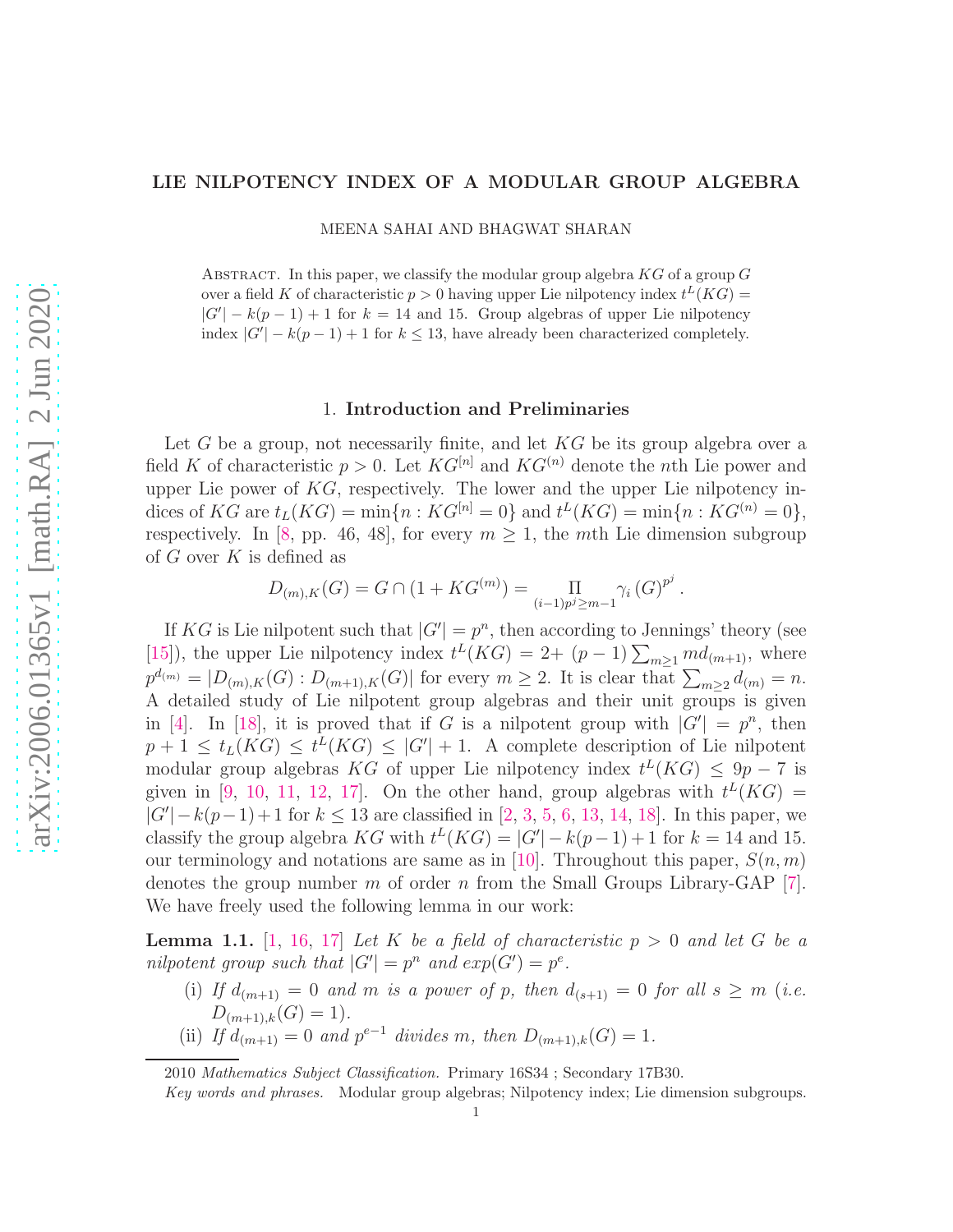(iii) *If*  $p \ge 5$  *and*  $t_L(KG) < p^n + 1$ *, then*  $t_L(KG) = t^L(KG) \le p^{n-1} + 2p - 1$ *.* (iv) If  $d_{(l+1)} = 0$  for some  $l < pm$ , then  $d_{(pm+1)} \leq d_{(m+1)}$ . (v) If  $d_{(m+1)} = 0$ , then  $d_{(s+1)} = 0$  for all  $s \geq m$  with  $v_{p}(s) \geq v_{p}(m)$ , where  $v_{p'}(x)$  *is the maximal divisor of* x *which is relatively prime to* p.

#### 2. Main Results

<span id="page-1-0"></span>Lemma 2.1. *Let* G *be a group and let* K *be a field of characteristic* p > 0 *such that* KG *is Lie nilpotent.* Then  $t^L(KG) = |G'| - 14p + 15$  *if and only if*  $p = 2$ *,*  $d_{(2)} = d_{(5)} = d_{(9)} = 1, d_{(3)} = 2.$ 

*Proof.* Let  $t^L(KG) = |G'| - 14p + 15$  and let  $|G'| = p^n$ . If  $n = 1$ , then G' is cyclic and hence by [\[5,](#page-8-5) Theorem 1],  $t^L(KG) = |G'| + 1$ . If  $p = 2$ , then  $t^L(KG) = 2<sup>n</sup> - 13$ and so we must have  $n \geq 4$ . Now if  $n = 4$ , then  $3 = t^L(KG) \geq 6$ . Let  $n = 5$ . So  $t^L(KG) = 19, \sum$ 17  $m=1$  $md_{(m+1)} = 17$  and  $d_{(k)} = 0$  for all  $k \ge 19$ . Also  $\Sigma$  $m \geq 2$  $d_{(m)} = 5$ and  $d_{(2)} \neq 0$ . If  $d_{(3)} = 0$ , then  $D_{(3),K}(G) = 1$  and  $d_{(2)} = 17$ , which is not possible. Similarly if  $d_{(5)} = 0$ , then  $D_{(5),K}(G) = 1$  and  $d_{(2)} + 2d_{(3)} + 3d_{(4)} = 17$ . Since  $d_{(3)} \neq 0$ , so  $d_{(4)} \leq 3$  and  $d_{(2)} + 2d_{(3)} + 3d_{(4)} < 17$ . If  $d_{(9)} = 0$ , then  $D_{(9),K}(G) = 1$  and  $\sum$ 7  $m=1$  $md_{(m+1)} = 17.$  Now it is easy to see that  $d_{(2)}, d_{(3)}, d_{(5)} \notin \{3,4,5\}.$  If  $d_{(5)} = 2,$ then the only possible solution is  $d_{(2)} = d_{(3)} = d_{(7)} = 1$ . But then  $v_{2}(6) = 3 = v_{2}(3)$ , which yields  $d_{(7)} = 0$ , by Lemma [1.1.](#page-0-0) Let  $d_{(5)} = 1$ . Then the possible solutions are  $d_{(2)} = d_{(3)} = 1, d_{(6)} = 2$  and  $d_{(2)} = d_{(3)} = d_{(4)} = d_{(8)} = 1$ . Again these cases are not possible by Lemma [1.1\(](#page-0-0)v). Hence  $d_{(9)} \neq 0$  and we have  $d_{(2)} = d_{(5)} = d_{(9)} = 1$ ,  $d_{(3)} = 2.$ 

Let  $p = 2$  and  $n \ge 6$ . We claim that  $d_{(2^i+1)} > 0$  for  $0 \le i \le n-2$ . Let, if possible, there exist some  $0 \le s \le n-2$  such that  $d_{(2^s+1)} = 0$ , then  $s \neq 0$  and by Lemma [1.1,](#page-0-0)  $D_{(2^s+1),K}(G) = 1$ . Thus  $d_{(r)} = 0$  for all  $r \geq 2^s + 1$ . Moreover, if  $d_{(q+1)} \neq 0$ , then  $q < 2<sup>s</sup>$ . Therefore we get

$$
t^{L}(KG) = 2 + \sum_{i=0}^{s-1} 2^{i} d_{(2^{i}+1)} + \sum_{q \neq 2^{i}} q d_{(q+1)}
$$
  
=  $2 + \sum_{i=0}^{s-1} 2^{i} + \sum_{i=0}^{s-1} 2^{i} (d_{(2^{i}+1)} - 1) + \sum_{q \neq 2^{i}} q d_{(q+1)}$   
 $< 2 + \sum_{i=0}^{s-1} 2^{i} + \left( \sum_{i=0}^{s-1} (d_{(2^{i}+1)} - 1) + \sum_{q \neq 2^{i}} d_{(q+1)} \right) 2^{s}$   
=  $1 + 2^{s} + (n - s) 2^{s}$   
 $< 1 + 2^{n-2} + \{n - (n - 2)\} 2^{n-2}$   
=  $1 + 3 \cdot 2^{n-2} < 2^{n} - 13.$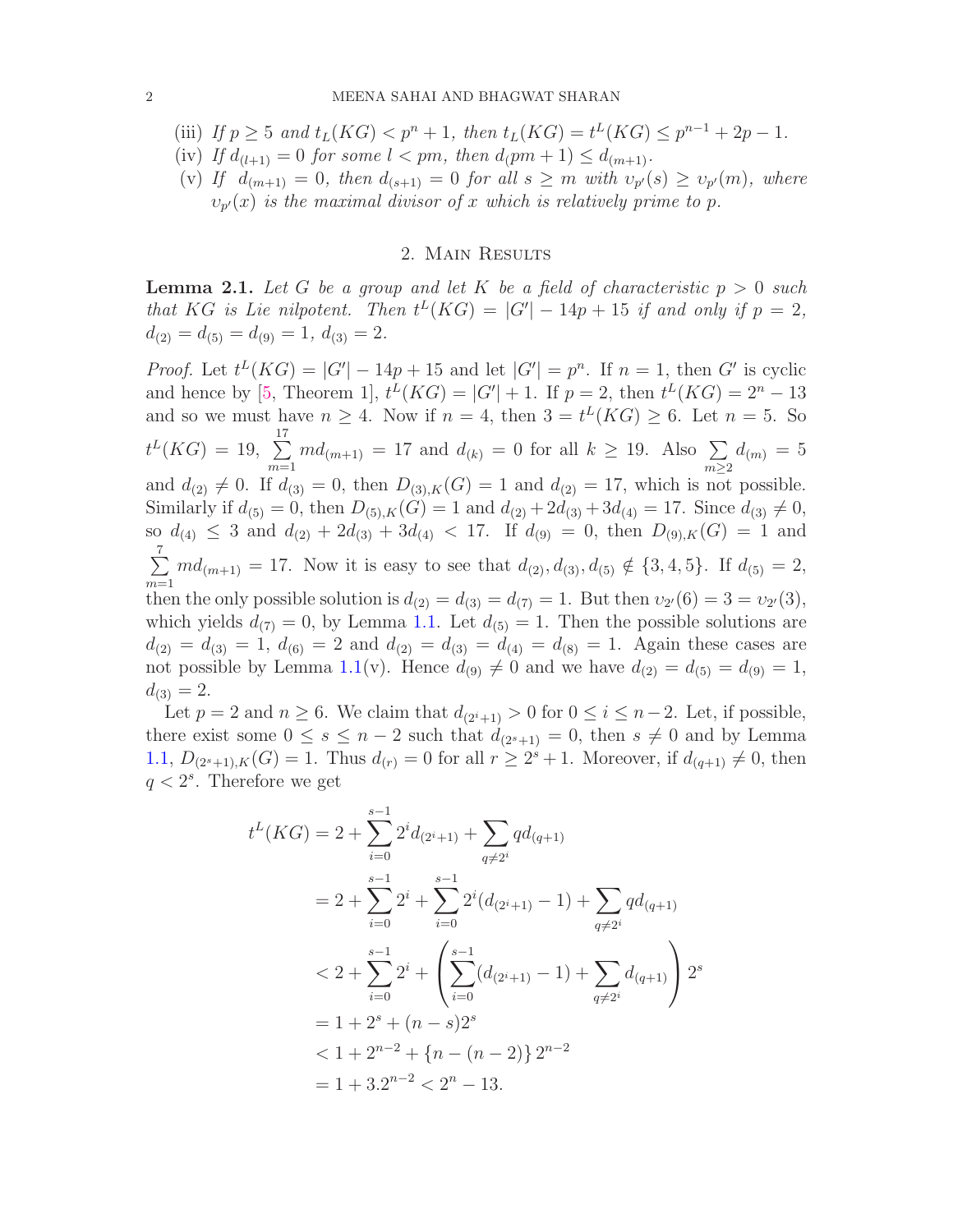which is a contradiction to the assumption that  $t^L(KG) = 2^n - 13$ . Hence  $d_{(2^i+1)} > 0$ for  $0 \le i \le n-2$  and there exists  $\alpha \ge 2$  such that  $d_{(\alpha+1)} = 1$ . Thus

$$
2^{n} - 13 = t^{L}(KG) = 2 + \sum_{i=0}^{n-2} 2^{i} + \alpha d_{(\alpha+1)}
$$

$$
= 1 + 2^{n-1} + \alpha.
$$

So  $\alpha = 2^{n-1} - 14$ ,  $d_{(2^{i}+1)} = d_{(2^{n-1}-14)+1} = 1$  and  $d_{(i)} = 0$  where  $0 \leq i \leq n-2$ ,  $j \neq 2^{i} + 1$ ,  $j \neq 2^{n-1} - 13$  and  $j > 1$ . Let  $m = 2^{n-2} - 7$  and  $l = \alpha = 2^{n-1} - 14$ . Since  $n \geq 6$ ,  $v_{2}(l) = v_{2}(m)$  and  $d_{(m+1)} = 0$ , so by Lemma [1.1\(](#page-0-0)v),  $d_{(\alpha+1)} = 0$ , a contradiction.

Let  $p = 3$ . Then  $t^L(KG) = 3^n - 27$ . So we must have  $n \geq 4$ . If there exists some  $0 \leq s \leq n-2$  such that  $d_{(3^s+1)} = 0$ , then

$$
t^{L}(KG) = 2 + 2\sum_{i=0}^{s-1} 3^{i} d_{(3^{i}+1)} + 2\sum_{q \neq 3^{i}} q d_{(q+1)}
$$

$$
= 1 + 5 \cdot 3^{n-2} < 3^{n} - 27.
$$

Thus  $d_{(3^i+1)} > 0$  for  $0 \leq i \leq n-2$  and hence  $d_{(\alpha+1)} = 1$  for  $\alpha = 3^{n-1} - 14$ . For  $n = 4, v_{3}(0) = 13 \ge v_{3}(4)$  and so  $d_{(\alpha+1)} = 0$  by Lemma [1.1\(](#page-0-0)v). For  $n \ge 5$ , since  $exp(G') \leq 3^{n-1}$ , and since  $d_{(2,3^{n-2}+1)} = 0$ , so by Lemma [1.1\(](#page-0-0)ii),  $D_{(2,3^{n-2}+1),K}(G) = 1$ . But then  $d_{(r)} = 0$  for all  $r \geq 2.3^{n-2} + 1$  and so  $d_{(3^{n-1}-13)=0}$ .

If  $p \in \{5, 7, 11, 13\}$ , then by Lemma [1.1\(](#page-0-0)iii),  $n \leq 2$  and so  $t^L(KG) < 0$ . If  $p \geq 17$ , then  $n = 1$ , by Lemma [1.1\(](#page-0-0)iii).

**Theorem 2.1.** Let K be a field of characteristic  $p > 0$  and let G be a nilpotent *group such that*  $|G'| = p^n$ . Then  $t^L(KG) = |G'| - 14p + 15$  *if and only if one of the following conditions holds:*

- (i)  $G' \cong C_{16} \times C_2$ ,  $G'^2 \subseteq \gamma_3(G) \cong C_8 \times C_2$  *and*  $\gamma_4(G) \subseteq \gamma_3(G)^2$ ;
- (ii) (a)  $G' \cong C_{16} \times C_2$ ,  $\gamma_3(G) \cong C_8$  *and*  $\gamma_4(G) \subseteq G'^4 = \gamma_3(G)^2 = G'^2 \cap \gamma_3(G) \cong$ C4*;*
	- (b)  $G' \cong C_{16} \times C_2$ ,  $\gamma_3(G) \cong C_4 \times C_2$ ,  $G'^2 \cap \gamma_3(G) \cong C_4$  *and*  $\gamma_4(G)$ ,  $\gamma_3(G)^2 \subseteq C_4$ G′<sup>4</sup> *;*

(iii) 
$$
G' \cong C_{16} \times C_2
$$
,  $|\gamma_3(G)| = 4$ ,  $|G'^2 \cap \gamma_3(G)| = 2$  and  $\gamma_4(G)$ ,  $\gamma_3(G)^2 \subseteq G'^4$ ;

- (iv)  $G' \cong C_{16} \times C_2$ ,  $\gamma_3(G) \cong C_2$  *and*  $G'^2 \cap \gamma_3(G) = 1$ ;
- $(v)$   $G' \cong C_8 \times C_4$ ,  $G'^2 \subseteq \gamma_3(G) \cong C_8 \times C_2$  *and*  $\gamma_4(G) \subseteq \gamma_3(G)^2$ ;
- $(vi)$   $G' \cong C_8 \times C_4$ ,  $\gamma_3(G) \cong C_8$ ,  $|G'^2 \cap \gamma_3(G)| = 2$  *and*  $\gamma_4(G)$ ,  $G'^4 \subseteq \gamma_3(G)^2$ ;
- (vii)  $G' \cong C_8 \times C_2 \times C_2$ ,  $G'^2 \subseteq \gamma_3(G) \cong C_8 \times C_2$  *and*  $\gamma_4(G) \subseteq \gamma_3(G)^2$ ;
- (viii)  $G' \cong C_8 \times C_2 \times C_2$ ,  $\gamma_3(G) \cong C_8$ ,  $|G'^2 \cap \gamma_3(G)| = 2$  *and*  $\gamma_4(G)$ ,  $G'^4 \subseteq \gamma_3(G)^2$ ;
- (ix)  $G' \cong S(32, 4)$  *or*  $S(32, 5)$  *or*  $S(32, 12)$ *,*  $G'^2 \subseteq \gamma_3(G) \cong C_8 \times C_2$ *,*  $\gamma_4(G) =$  $\gamma_3(G)^2$  and  $\gamma_5(G) \cong C_2$ ;
- $(x) G' \cong S(32, 4), \ \gamma_3(G) \cong C_8, \ G'^4 \subseteq G'^2 \cap \gamma_3(G) = \gamma_4(G) = \gamma_3(G)^2$  and  $\gamma_5(G) \cong C_2$ ;
- (xi)  $G' \cong S(32, 37)$  *and*  $G'^2 \subseteq \gamma_3(G) \cong C_8 \times C_2$ ,  $\gamma_4(G) = \gamma_3(G)^2$ ,  $\gamma_5(G) \cong C_2$ ;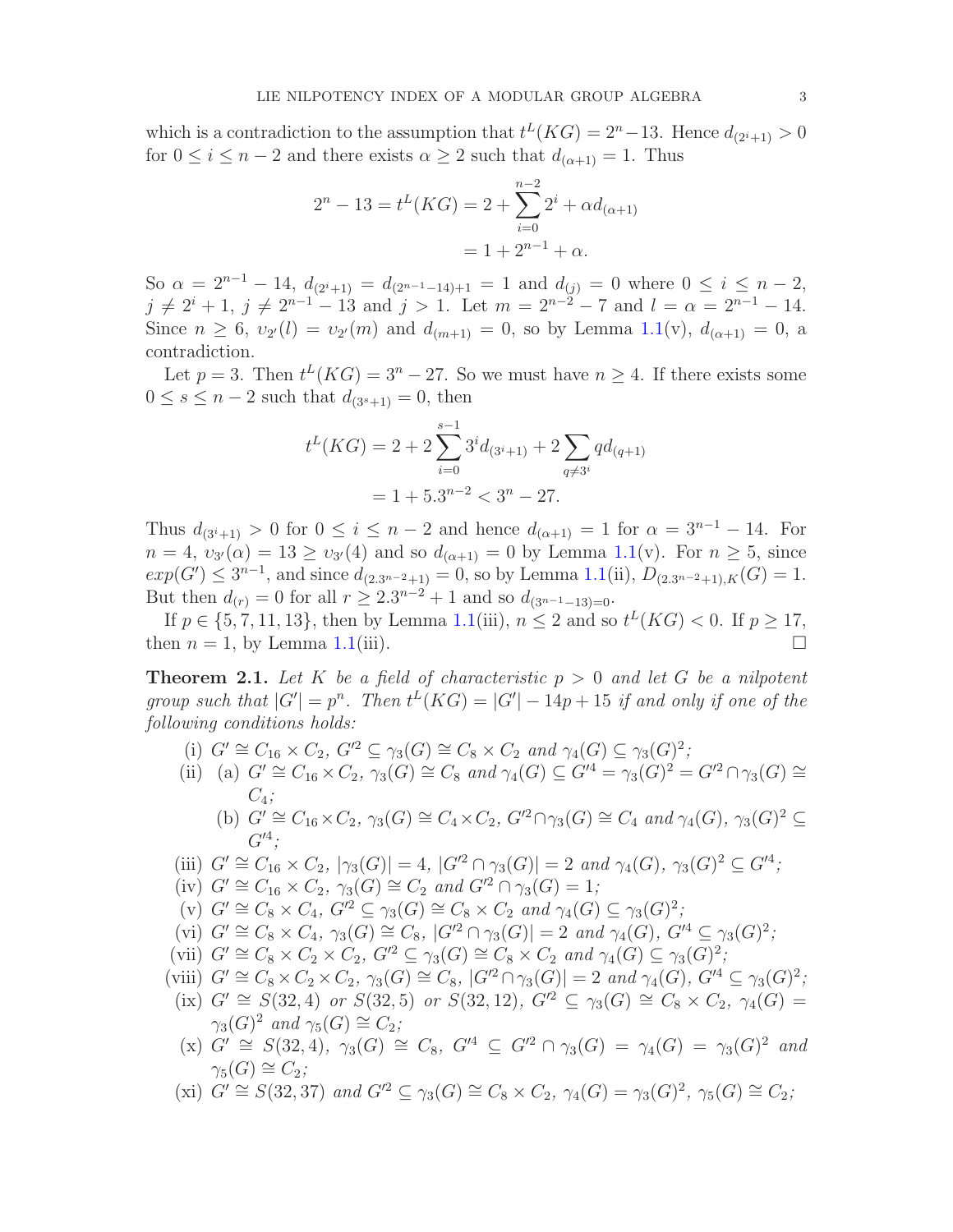$(xii)$   $G' \cong S(32, 17), \gamma_5(G) \cong C_2$  *and*  $G'^2 \subseteq \gamma_3(G) \cong C_8 \times C_2, \gamma_4(G) = \gamma_3(G)^2$  $or \gamma_3(G) \cong C_8$ ,  $G'^2 \cap \gamma_3(G) = \gamma_4(G) = \gamma_3(G)^2 = G'^4$  *or*  $\gamma_3(G) \cong C_4 \times C_2$ ,  $\gamma_3(G)^2 \subseteq G'^2 \cap \gamma_3(G) = \gamma_4(G) = G'^4 \cong C_4;$ (xiii)  $G' \cong S(32, 38)$ ,  $G'^2 \subseteq \gamma_3(G) \cong C_8 \times C_2$ ,  $\gamma_4(G) = \gamma_3(G)^2$  and  $\gamma_5(G) \cong C_2$ .

*Proof.* Let  $t^L(KG) = |G'| - 14p + 15$ . Then by Lemma 2.1,  $p = 2$  and  $d_{(2)} =$  $d_{(5)} = d_{(9)} = 1, d_{(3)} = 2.$  Therefore  $|G'| = 2^5, |D_{(3),K}(G)| = 2^4, |D_{(4),K}(G)| = 1$  $|D_{(5),K}(G)| = 2^2$ ,  $|D_{(6),K}(G)| = |D_{(7),K}(G)| = |D_{(8),K}(G)| = |D_{(9),K}(G)| = 2$  and  $D_{(10),K}(G) = 1$ . Since  $|D_{(4),K}(G)| = 4$ , so  $|\gamma_4(G)| \leq 4$  and  $\gamma_6(G) = 1$ . Thus G' is nilpotent of class at most 2,  $\gamma_3(G)$  is abelian and  $\gamma_4(G) \subseteq \zeta(G')$ . Also  $|\gamma_5(G)| \leq 2$ , so  $\gamma_4(G)^2 \subseteq \gamma_3(G)^4 G^8 \cong C_2$  and  $G'^4 \neq 1$ . Hence exponent of  $\gamma_3(G)^2 G'^4$  is not equal to 2 and  $\gamma_4(G) \subseteq \gamma_3(G)^2 G'^4 \cong C_4$ .

Let G' be an abelian group. Then  $G' \cong C_{16} \times C_2$  or  $C_8 \times C_4$  or  $C_8 \times C_2 \times C_2$ . If  $G' \cong C_{16} \times C_2$ , then  $G'^2 \subseteq \gamma_3(G) \cong C_8 \times C_2$ ,  $\gamma_4(G) \subseteq \gamma_3(G)^2$  or  $\gamma_3(G) \cong C_8$ ,  $\gamma_4(G) \subseteq G'^4 = \gamma_3(G)^2 = G'^2 \cap \gamma_3(G) \cong C_4 \text{ or } \gamma_3(G) \cong C_4 \times C_2, G'^2 \cap \gamma_3(G) \cong C_4,$  $\gamma_3(G)^2 \subseteq G'^4$ ,  $\gamma_4(G) \subseteq G'^4$  or  $|\gamma_3(G)| = 4$ ,  $G'^2 \cap \gamma_3(G) \cong C_2$ ,  $\gamma_3(G)^2 \subseteq G'^4$ ,  $\gamma_4(G) \subseteq G'^4$  or  $|\gamma_3(G)| = 2$ ,  $G'^2 \cap \gamma_3(G) = 1$ . If  $G'^8 = 1$ , then  $\gamma_3(G)^4 \cong C_2$ , so  $|\gamma_3(G)| = 8$  or 16. Thus  $G'^2 \subseteq \gamma_3(G) \cong C_8 \times C_2$ ,  $\gamma_4(G) \subseteq \gamma_3(G)^2$  or  $\gamma_3(G) \cong C_8$ ,  $G'^2 \cap \gamma_3(G) \cong C_2, G'^4 \subseteq \gamma_3(G)^2, \gamma_4(G) \subseteq \gamma_3(G)^2.$ 

Let G' be a nonabelian group. If  $\gamma_5(G) \cong C_2$ , then  $\gamma_4(G) = \gamma_3(G)^2 G^{\prime 4} \cong C_4$ . Thus  $|\zeta(G')|=4$  or 8. If  $|\zeta(G')|=4$ , then  $\gamma_4(G)=\zeta(G')\cong C_4$  and we see from Table [1](#page-9-0) that  $cl(G') = 3$ . Thus  $\zeta(G') \cong C_8$  or  $C_4 \times C_2$ . If  $\zeta(G') \cong C_8$ , then from Table [1,](#page-9-0) the possible choices for G' are  $S(32, 17)$  or  $S(32, 38)$ . If  $G' \cong S(32, 17)$ , then  $G'^2 = \zeta(G') \cong C_8$  and so  $G'^2 \subseteq \gamma_3(G) \cong C_8 \times C_2$ ,  $\gamma_4(G) = \gamma_3(G)^2$  or  $\gamma_3(G) \cong C_8$ ,  $G'^2 \cap \gamma_3(G) = \gamma_4(G) = G'^4 = \gamma_3(G)^2 \cong C_4$  or  $\gamma_3(G) \cong C_4 \times C_2$ ,  $G'^2 \cap \gamma_3(G) =$  $\gamma_4(G) = G^{\prime 4} \cong C_4$ ,  $\gamma_3(G)^2 \subseteq G^{\prime 4}$ . If  $G' \cong S(32, 38)$ , then  $G^{\prime 2} \cong C_4$  and so  $G'^2 \subseteq \gamma_3(G) \cong C_8 \times C_2$ ,  $\gamma_4(G) = \gamma_3(G)^2$ . If  $\zeta(G') \cong C_4 \times C_2$ , then the possible choices for G' are  $S(32, 4)$  or  $S(32, 5)$  or  $S(32, 12)$  or  $S(32, 37)$ . If  $G' \cong S(32, 4)$ or  $S(32, 5)$  or  $S(32, 12)$ , then  $G'^2 \cong C_4 \times C_2$  so either  $G'^2 \subseteq \gamma_3(G) \cong C_8 \times C_2$ ,  $\gamma_4(G) = \gamma_3(G)^2$  or  $\gamma_3(G) \cong C_8$ ,  $\gamma_4(G) = G'^2 \cap \gamma_3(G) \cong C_4$ ,  $G'^4 \subseteq \gamma_4(G) = \gamma_3(G)^2$ . But  $S(32, 5)$  or  $S(32, 12)$  do not contain a normal subgroup of the type  $C_8$ . If  $G' \cong S(32, 37)$ , then  $G'^2 \cong C_4$  and so  $G'^2 \subseteq \gamma_3(G) \cong C_8 \times C_2$ ,  $\gamma_4(G) = \gamma_3(G)^2$ .

If  $\gamma_5(G) = 1$ , then  $\gamma_3(G) \subseteq \zeta(G')$  and so  $|\gamma_3(G)| \neq 16$ . Also  $G'^4 \neq 1$ . Thus  $|\gamma_4(G)| \geq 2$  and  $|\gamma_3(G)| = 4$  or 8. If  $\gamma_3^4(G) = 1$ , then  $G'^8 \cong C_2$ . Therefore  $G' \cong$  $S(32, 17)$ . But then  $\gamma_3(G) \subseteq \zeta(G') = G'^2$  and  $|D_{(3),K}(G)| = 8$ . So  $\gamma_3(G) = \zeta(G') \cong$ C<sub>8</sub> and the possible choices for G' are  $S(32, 17)$  or  $S(32, 38)$ . If  $G' \cong S(32, 17)$  or  $S(32, 38)$ , then  $G'^2 \subseteq \zeta(G') \cong C_8$  and so  $|D_{(3),K}(G)| \neq 16$ .

Conversely, if conditions (i) to (xiii) holds, then  $d_{(2)} = d_{(5)} = d_{(9)} = 1, d_{(3)} = 2$ . So  $n = 5$  and  $t^L(KG) = 19 = |G'| - 14p + 15.$ 

 $\Box$ 

<span id="page-3-0"></span>**Lemma 2.2.** Let G be a group and let K be a field of characteristic  $p > 0$  such that KG Lie nilpotent. Then  $t^L(KG) = |G'|-15p+16$  if and only if one of the following *conditions holds :*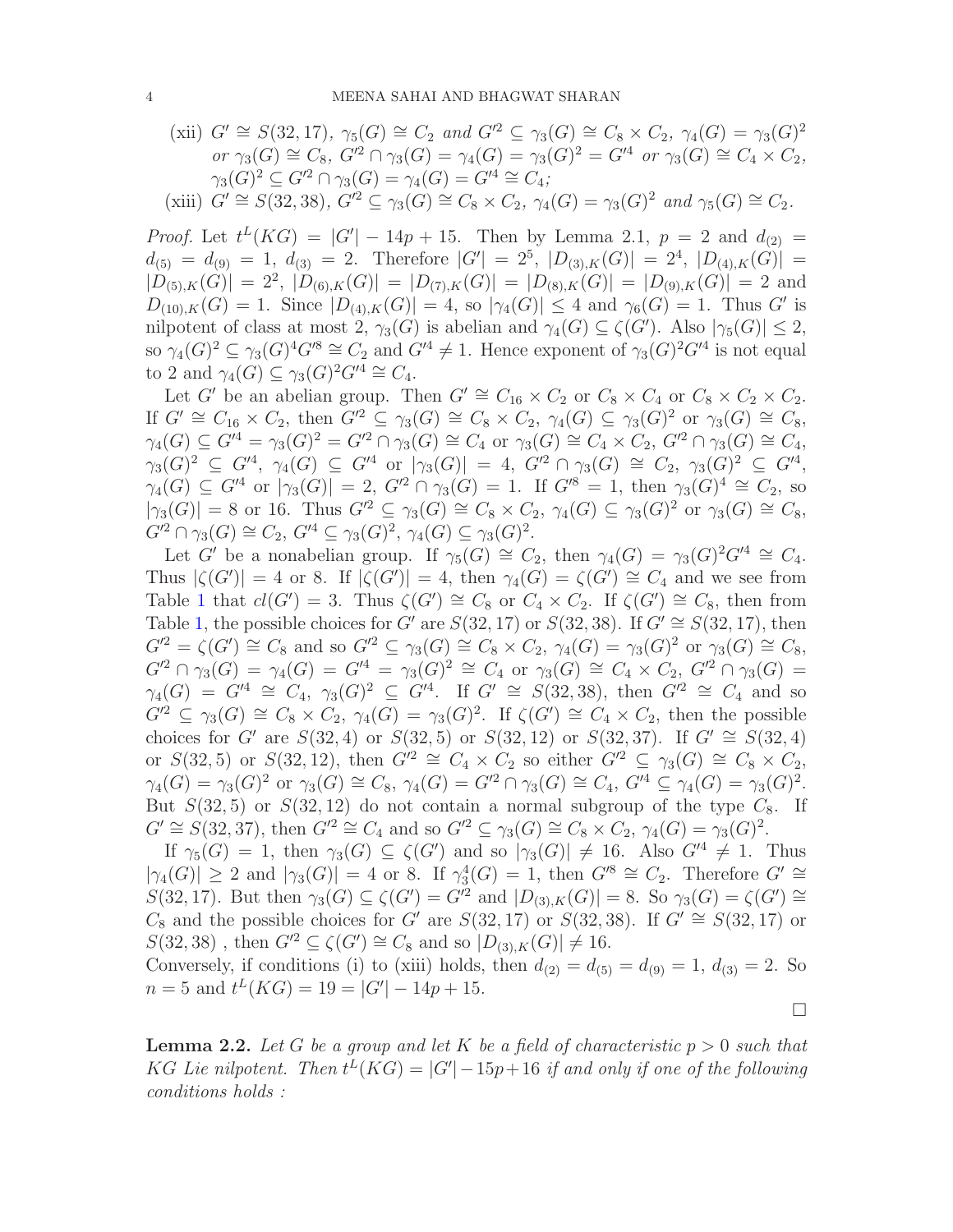(i)  $p = 2$ ,  $n = 5$  and  $d_{(2)} = d_{(3)} = d_{(4)} = d_{(5)} = d_{(7)} = 1$ ; (ii)  $p = 2$ ,  $n = 5$  and  $d_{(2)} = 2$ ,  $d_{(3)} = d_{(5)} = d_{(9)} = 1$ ; (iii)  $p = 17$ ,  $n = 2$  and  $d_{(2)} = d_{(3)} = 1$ .

*Proof.* Let  $t^L(KG) = |G'| - 15p + 16$  and let  $|G'| = p^n$ . As in Lemma [2.1,](#page-1-0) we can not have  $n = 1$ . It is easy to see that if  $p = 2$ , then  $n \geq 5$ , if  $p = 3$ , then  $n \geq 4$ , if  $p \in \{5, 7, 11, 13\}$ , then  $n \ge 3$  and if  $p \ge 17$ , then  $n \ge 2$ .

If 
$$
p = 2
$$
 and  $n = 5$ , then we have  $\sum_{m=1}^{16} md_{(m+1)} = 16$  and  $d_{(k)} = 0$  for all  $k \ge 17$ .

Also  $\sum_{m\geq 2} d_{(m)} = 5$  and  $d_{(2)}$ ,  $d_{(3)}$ ,  $d_{(5)} \neq 0$ . If  $d_{(9)} = 0$ , then  $\sum$ 7  $m=1$  $md_{(m+1)} = 16.$ Clearly  $d_{(2)}$ ,  $d_{(3)}$ ,  $d_{(5)} \notin \{3,4,5\}$ . If  $d_{(5)} = 2$ , then  $d_{(2)} = d_{(3)} = \ddot{d}_{(6)} = 1$ . But then  $2 = d_{(2,2+1)} \leq d_{(2+1)} = 1$  by Lemma [1.1\(](#page-0-0)iv). So  $d_{(5)} = 1$ , and either  $d_{(2)} = d_{(8)} = 1$ ,  $d_{(3)} = 2$  or  $d_{(2)} = d_{(3)} = d_{(4)} = d_{(7)} = 1$ . If  $d_{(2)} = d_{(5)} = d_{(8)} = 1$ ,  $d_{(3)} = 2$ , then  $v_{2'}(7) \ge v_{2'}(5)$  and  $d_{(8)} = 0$  by Lemma [1.1\(](#page-0-0)v), so this is not possible. Clearly, if  $d_{(9)} \neq 0$ , then  $d_{(2)} = 2$ ,  $d_{(3)} = d_{(5)} = d_{(9)} = 1$ .

Let  $p = 2$  and  $n \geq 6$ , then proceeding in the same way as we have done in Lemma 2.1, we obtain  $d_{(2^{i}+1)} = d_{(2^{n-1}-15)+1} = 1$  and  $d_{(j)} = 0$  where  $0 \leq i \leq n-2$ ,  $j \neq 2^{i}+1$ ,  $j \neq 2^{n-1}-14$  and  $j > 1$ . Let  $m = 2^{n-2}+1$  and  $l = 2^{n-1}-15$ . Since  $n \geq 6$ ,  $v_{2'}(l) \ge v_{2'}(m)$  and by Lemma [1.1\(](#page-0-0)v) we get  $d_{(2^{n-1}-14)} = 0$ , which is a contradiction.

If  $p = 3$  and  $n \ge 4$ , then similarly we get  $d_{(3^{i}+1)} = d_{(3^{n-1}-15)+1} = 1$  and  $d_{(i)} = 0$ where  $0 \le i \le n-2$ ,  $j \ne 3^i+1$ ,  $j \ne 3^{n-1}-14$  and  $j > 1$ . Let  $m = 3^{n-2}-5$  and  $l = 3^{n-1} - 15$ . Since  $n \geq 4$ ,  $v_{3'}(l) = v_{3'}(m)$  and so  $d_{(l+1)} = 0$ , a contradiction.

Let  $p \in \{5, 7, 11, 13\}$ . Then by Lemma [1.1\(](#page-0-0)iii),  $n = 2$  which is not possible. Also if  $p = 17$ , then  $n = 2$  and  $d_{(2)} = d_{(3)} = 1$ . We can not have  $p \ge 19$  by Lemma  $1.1(iii)$  $1.1(iii)$ .

<span id="page-4-0"></span>Lemma 2.3. *Let* K *be a field with characteristic* p = 2 *and let* G *be a nilpotent group such that*  $|G'| = 2^n$ . Then  $t^L(KG) = 2^n - 14$  *if and only if one of the following conditions holds:*

- (i)  $G' \cong C_{16} \times C_2$ ,  $\gamma_3(G) \subseteq G'^2$  *and*  $\gamma_4(G) \subseteq G'^4$ ;
- (ii)  $G' \cong C_8 \times C_2 \times C_2$ ,  $G'^2 \subseteq \gamma_3(G) \cong C_8$  *and*  $\gamma_4(G) \subseteq \gamma_3(G)^2$ ;
- (iii) (a)  $G' \cong S(32, 17)$  *or*  $S(32, 38)$ *,*  $G'^2 \subseteq \gamma_3(G) \cong C_8$ *,*  $\gamma_4(G) \subseteq \gamma_3(G)^2$  *and*  $\gamma_5(G) = 1;$ 
	- (b)  $G' \cong S(32, 17)$  *or*  $S(32, 38)$ ,  $G'^2 \subseteq \gamma_3(G) \cong C_8$ ,  $\gamma_4(G) = \gamma_3(G)^2$  *and*  $\gamma_5(G) \cong C_2$ ;
- (iv)  $G' \cong S(32, 37)$ ,  $G'^2 \subseteq \gamma_3(G) \cong C_8$ ,  $\gamma_4(G) = \gamma_3(G)^2$  *and*  $\gamma_5(G) \cong C_2$ ;
- (v)  $G' \cong S(32, 17), \gamma_3(G) \subseteq G'^2 \cong C_8, \gamma_3(G) \cong C_4$ ;
- (vi)  $G' \cong C_8 \times C_2 \times C_2$  *or*  $C_4 \times C_4 \times C_2$  *or*  $C_4 \times C_2 \times C_2 \times C_2$ ,  $G'^2 \subseteq \gamma_3(G) \cong C_4 \times C_2$  $C_2 \times C_2$ ,  $\gamma_4(G) \cong C_4 \times C_2$  *and*  $\gamma_6(G) \subseteq \gamma_3(G)^2 = \gamma_4(G)^2 \subseteq \gamma_5(G) \cong C_2 \times C_2$ ;
- (vii)  $G' \cong S(32, 5)$  *or*  $S(32, 24)$  *or*  $S(32, 25)$  *or*  $S(32, 37)$  *or*  $S(32, 48)$ *,*  $G'^2$  ⊆  $\gamma_3(G) \cong C_4 \times C_2 \times C_2$ ,  $\gamma_4(G) \cong C_4 \times C_2$ ,  $\gamma_3(G)^2 \subseteq \gamma_5(G) \cong C_2 \times C_2$  and  $\gamma_6(G) = 1$ ;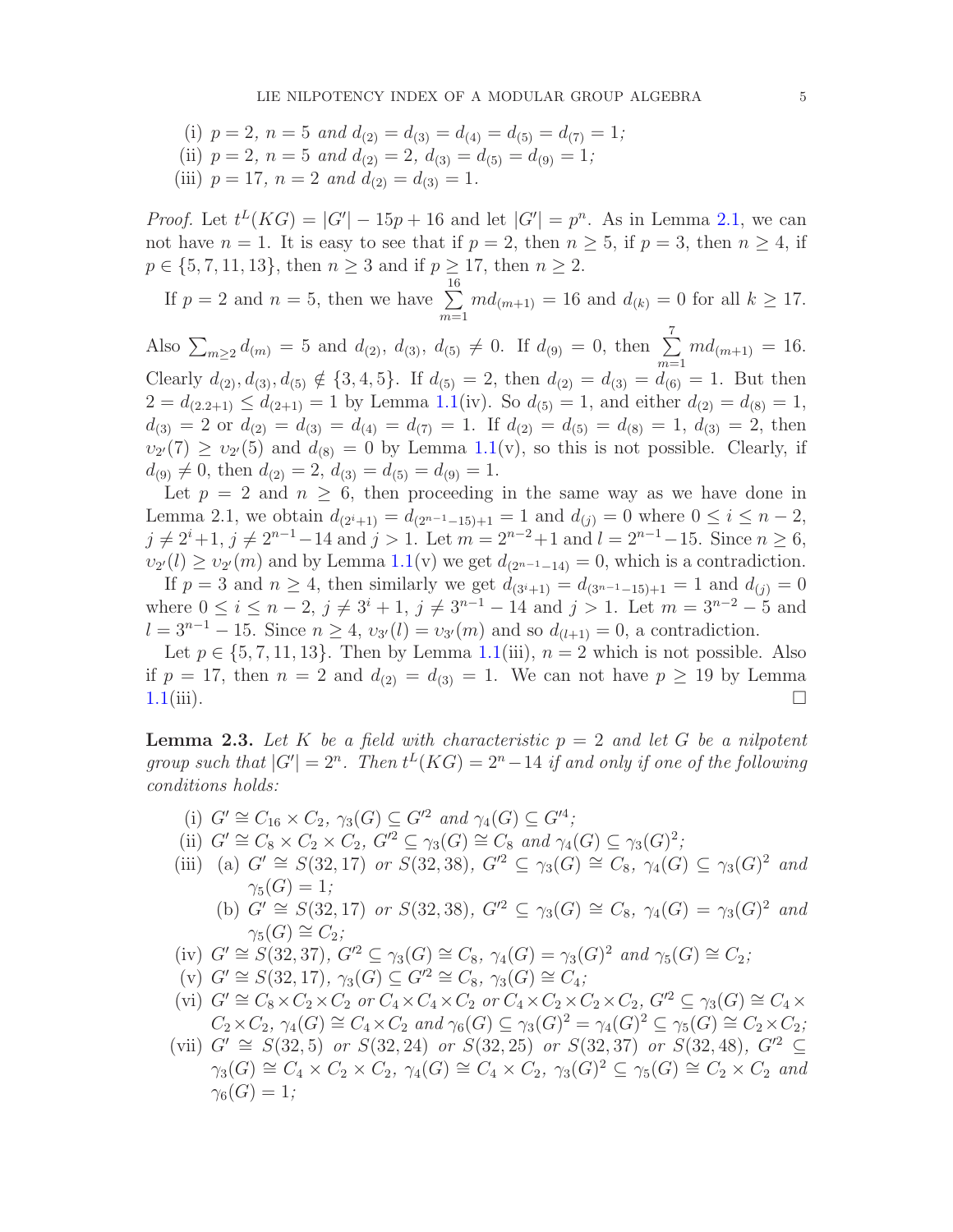- (viii)  $G' \cong S(32, 28)$  *to*  $S(32, 30)$ *,*  $G'^2 \subseteq \gamma_3(G) \cong C_4 \times C_2 \times C_2$ *,*  $\gamma_4(G) \cong C_4 \times C_2$  $and \gamma_6(G) = \gamma_3(G)^2 \subseteq \gamma_5(G) \cong C_2 \times C_2$ ;
- $(ix) G' ≅ S(32, 2)$  *or*  $S(32, 5)$  *or*  $S(32, 22)$  *to*  $S(32, 25)$  *or*  $S(32, 37)$  *or*  $S(32, 46)$ *to*  $S(32, 48)$ *,*  $G'^2 \subseteq \gamma_3(G) \cong C_4 \times C_2 \times C_2$ *,*  $\gamma_4(G) \cong C_4 \times C_2$  *and*  $\gamma_6(G) =$  $\gamma_3(G)^2 \subseteq \gamma_5(G) \cong C_2 \times C_2;$
- (x)  $G' \cong C_8 \times C_2 \times C_2$  *or*  $C_4 \times C_4 \times C_2$  *or*  $C_4 \times C_2 \times C_2 \times C_2$ ,  $G'^2 \subseteq \gamma_3(G) \cong$  $C_4 \times C_2 \times C_2$ ,  $\gamma_4(G) \cong C_4 \times C_2$ ,  $\gamma_3(G)^2 \subseteq \gamma_4(G)$ ,  $\gamma_5(G) \cong C_2$  *and*  $\gamma_5(G) \cap C_2$  $\gamma_3(G)^2=1;$
- (xi)  $G' \cong S(32, 5)$  *or*  $S(32, 24)$ *,*  $S(32, 25)$  *or*  $S(32, 37)$  *or*  $S(32, 48)$ *,*  $G'^2$  ⊆  $\gamma_3(G) \cong C_4 \times C_2 \times C_2$ ,  $\gamma_4(G) \cong C_4 \times C_2$ ,  $\gamma_3(G)^2 \subseteq \gamma_4(G)$ ,  $\gamma_5(G) \cong C_2$ *and*  $\gamma_5(G) \cap \gamma_3(G)^2 = 1$ *;*
- (xii)  $G' \cong C_8 \times C_4$  *or*  $C_4 \times C_4 \times C_2$ ,  $G'^2 \subseteq \gamma_3(G) \cong C_4 \times C_4$ ,  $\gamma_5(G) \subseteq \gamma_3(G)^2 \subseteq$  $\gamma_4(G) \cong C_4 \times C_2$ ;
- (xiii)  $G' \cong S(32, 4)$  *or*  $S(32, 12)$  *or*  $S(32, 24)$  *to*  $S(32, 26)$ *,*  $G'^2 \subseteq \gamma_3(G) \cong C_4 \times C_4$ *,*  $\gamma_4(G) \cong C_4 \times C_2$ ,  $\gamma_5(G) = \gamma_3(G)^2$  *and*  $\gamma_6(G) = 1$ ;
- $(xiv)$   $G' \cong S(32, 4)$  *or*  $S(32, 12)$  *or*  $S(32, 24)$  *to*  $S(32, 26)$  *or*  $S(32, 31)$  *to*  $S(32, 35)$ *,*  $G'^2 \subseteq \gamma_3(G) \cong C_4 \times C_4$ ,  $\gamma_4(G) \cong C_4 \times C_2$ ,  $\gamma_5(G) = \gamma_3(G)^2$  and  $\gamma_6(G) \cong C_2$ ;
- $(xv)$   $G' \cong S(32, 4)$  *or*  $S(32, 12)$  *or*  $S(32, 24)$  *to*  $S(32, 26)$ *,*  $G'^2 \subseteq \gamma_3(G) \cong C_4 \times C_4$ *,*  $\gamma_5(G) \subseteq \gamma_3(G)^2 \subseteq \gamma_4(G) \cong C_4 \times C_2$  *and*  $\gamma_5(G) \cong C_2$ ;
- $(xvi)$   $G' \cong C_8 \times C_4$  *or*  $C_4 \times C_4 \times C_2$ ,  $G'^2 \subseteq \gamma_3(G) \cong C_4 \times C_4$ ,  $\gamma_4(G) \cong C_4$ ,  $|\gamma_3(G)^2 \cap \gamma_4(G)| = 2 \text{ and } \gamma_5(G) \subseteq \gamma_3(G)^2;$
- $(xvii)$   $G' \cong S(32, 4)$  *or*  $S(32, 12)$  *or*  $S(32, 24)$  *to*  $S(32, 26)$ *,*  $G'^2 \subseteq \gamma_3(G) \cong C_4 \times C_4$ *,*  $\gamma_4(G) \cong C_4$ ,  $|\gamma_3(G)^2 \cap \gamma_4(G)| = 2$ ,  $\gamma_5(G) \subseteq \gamma_3(G)^2$  and  $\gamma_5(G) \cong C_2$ ;
- $(xviii) G' \cong S(32, 4)$  *or*  $S(32, 5)$  *or*  $S(32, 12)$  *or*  $S(32, 17)$ *,*  $\gamma_3(G) \cong C_4 \times C_2$ *,*  $|G'^2 \cap \gamma_3(G)| = 4$ ,  $\gamma_4(G) \cong C_4$ ,  $|\gamma_3(G)^2 G'^4 \cap \gamma_4(G)| = 2$ ,  $\gamma_5(G) \cong C_2$  *and*  $\gamma_5(G) \subseteq \gamma_3(G)^2 G'^4 \cong C_2 \times C_2;$
- $(xix)$   $G' \cong C_8 \times C_2 \times C_2$  *or*  $C_4 \times C_4 \times C_2$ ,  $\gamma_3(G) \cong C_4 \times C_2$ ,  $|G'^2 \cap \gamma_3(G)| = 2$ ,  $\gamma_4(G) \cong C_4$ ,  $|\gamma_3(G)^2 G'^4 \cap \gamma_4(G)| = 2$  *and*  $\gamma_5(G) \subseteq \gamma_3(G)^2 G'^4 \cong C_2 \times C_2$ ;
- $(x \times)$   $G' \cong S(32, 24)$  *or*  $S(32, 25)$  *or*  $S(32, 26)$  *or*  $S(32, 37)$  *or*  $S(32, 38)$ *,*  $\gamma_3(G) \cong$  $C_4\times C_2$ ,  $|G'^2 \cap \gamma_3(G)| = 2$ ,  $\gamma_4(G) \cong C_4$ ,  $|\gamma_3(G)^2 G'^4 \cap \gamma_4(G)| = 2$ ,  $\gamma_5(G) \cong C_2$  $and \gamma_5(G) \subseteq \gamma_3(G)^2G'^4 \cong C_2 \times C_2.$

*Proof.* Let  $t^L(KG) = 2^n - 14$ , then by Lemma [2.2,](#page-3-0) we have either  $d_{(2)} = d_{(3)} =$  $d_{(4)} = d_{(5)} = d_{(7)} = 1$  or  $d_{(2)} = 2$ ,  $d_{(3)} = d_{(5)} = d_{(9)} = 1$ . We consider these two cases separately.

Case (I).  $d_{(2)} = 2$ ,  $d_{(3)} = d_{(5)} = d_{(9)} = 1$ . Thus  $|G'| = 2^5$ ,  $|D_{(3),K}(G)| = 2^3$ ,  $|D_{(4),K}(G)| = |D_{(5),K}(G)| = 2^2, D_{(6),K}(G) = D_{(7),K}(G) = D_{(8),K}(G) = D_{(9),K}(G) \cong$  $C_2$  and  $D_{(10),K}(G) = 1$ . Since  $|D_{(4),K}(G)| = 4$ , so  $\gamma_6(G) = 1$  and nilpotency class of G' is at most 2. Also  $|\gamma_5(G)^2 \gamma_3(G)^4 G^{\prime 8}| = 2$  leads to  $|\gamma_3(G)^4 G^{\prime 8}| = 2$ . Hence  $G'^4 \neq 1$ ,  $exp(\gamma_3(G)^2 G'^4) = 4$  and  $\gamma_4(G) \subseteq \gamma_3(G)^2 G'^4 \cong C_4$ . Let G' be an abelian group. Then  $G' \cong C_{16} \times C_2$  or  $C_8 \times C_4$  or  $C_8 \times C_2 \times C_2$ . If  $G' \cong C_{16} \times C_2$ , then  $\gamma_3(G) \subseteq G'^2$  and  $\gamma_4(G) \subseteq G'^4$ . If  $G' \cong C_8 \times C_4$ , then again  $\gamma_3(G) \subseteq G'^2$ . But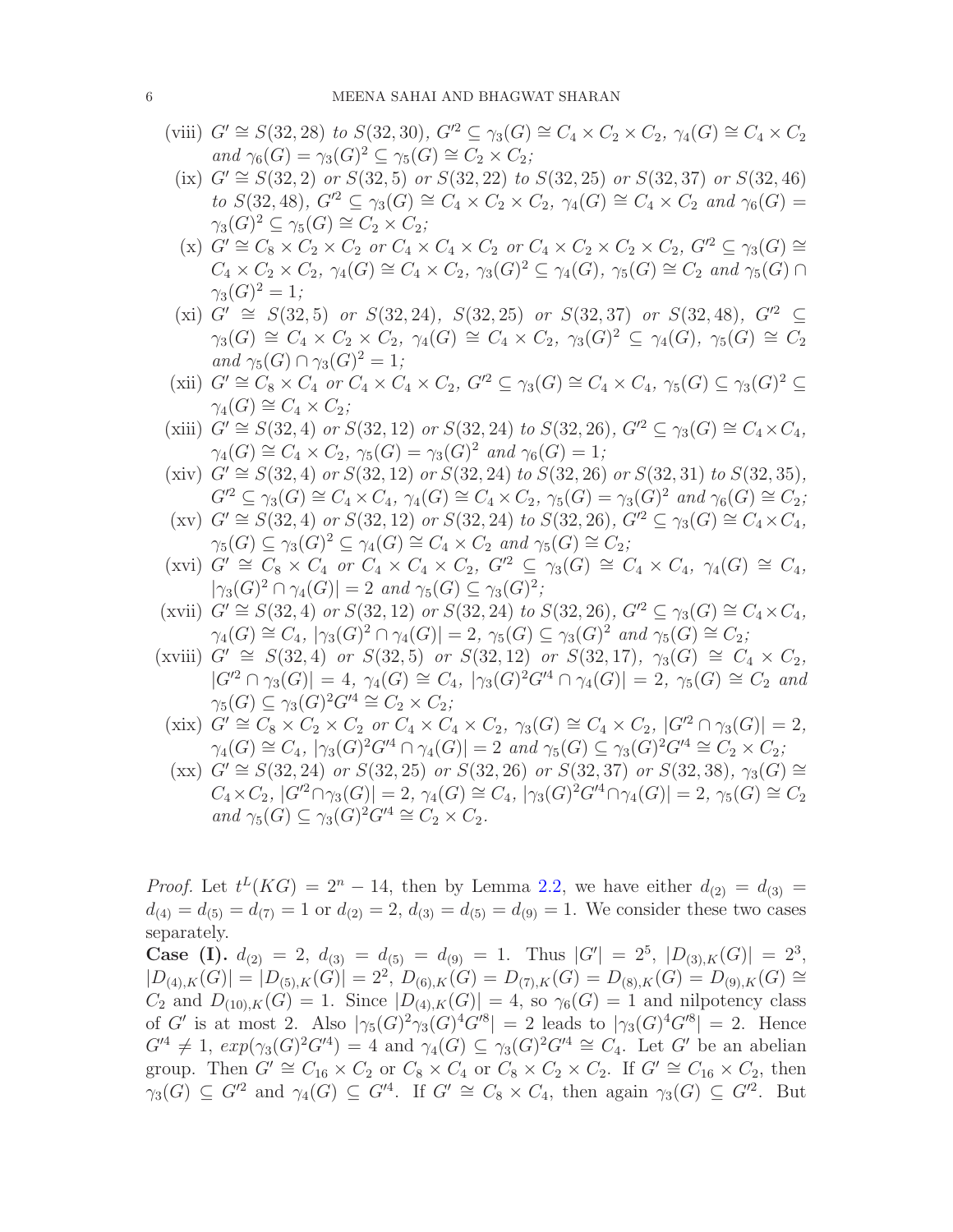then  $\gamma_3(G)^4 G'^8 = G'^8 = 1$ . If  $G' \cong C_8 \times C_2 \times C_2$ , then  $|\gamma_3(G)^4 G'^8| = 2$  yields that  $G'^2 \subseteq \gamma_3(G) \cong C_8$  and  $\gamma_4(G) \subseteq \gamma_3(G)^2$ .

Let G' be a nonabelian group. Then  $\gamma_4(G) \neq 1$ . If  $|\gamma_3(G)| = 8$ , then  $G'^2 \subseteq$  $\gamma_3(G) \cong C_8$ . Thus if  $\gamma_5(G) = 1$ , then  $\gamma_3(G) = \zeta(G')$  and so possible choices for G' are  $S(32, 17)$  or  $S(32, 38)$ . On the other hand, if  $|\gamma_5(G)| = 2$ , then  $G'^4 \gamma_3(G)^2 =$  $\gamma_4(G) \subseteq \zeta(G')$  and hence  $\zeta(G') \cong C_4$  or  $C_4 \times C_2$  or  $C_8$ . From Table [1,](#page-9-0) we see that we can not have  $\zeta(G') \cong C_4$ . Thus the possible choices for G' are  $S(32, 4)$  or  $S(32, 5)$  or S(32, 12) or S(32, 17) or S(32, 37) and S(32, 38). But if  $G' \cong S(32, 4)$  or  $S(32, 5)$  or  $S(32, 12)$ , then  $G'^2 \cong C_4 \times C_2$  whereas  $\gamma_3(G) \cong C_8$ . If  $|\gamma_3(G)| = 4$ , then  $G'^8 \cong C_2$ , so  $exp(G') = 16$ ,  $G' \cong S(32, 17)$ ,  $\gamma_3(G) \subseteq G'^2 = \zeta(G') \cong C_8$  and  $\gamma_4(G) \subseteq G'^4$ .

**Case (II).**  $d_{(2)} = d_{(3)} = d_{(4)} = d_{(5)} = d_{(7)} = 1$ . Thus  $|G'| = 2^5$ ,  $|D_{(3),K}(G)| = 2^4$ ,  $|D_{(4),K}(G)| = 2^3, |D_{(5),K}(G)| = 2^2, D_{(6),K}(G) = D_{(7),K}(G) \cong C_2$  and  $D_{(8),K}(G) =$  $\gamma_8(G)\gamma_5(G)^2\gamma_3(G)^4G'^8 = 1.$  Hence  $|\gamma_5(G)| \leq 4, \gamma_6(G) \subseteq \gamma_4(G)^2 \cong C_2, \gamma_7(G) = 1$ and  $|\gamma_3(G)^2 G'^4| = 2$  or 4.

(a)  $|\gamma_3(G)^2 G'^4| = 2$ . Clearly  $\gamma_4(G)^2 = \gamma_3(G)^2 = \gamma_3(G)^2 G'^4 \cong C_2$ .

If  $|\gamma_5(G)| = 4$ , then  $\gamma_3(G)^2 G'^4 \subseteq \gamma_5(G) \cong C_2 \times C_2$ ,  $\gamma_4(G) \cong C_4 \times C_2$  and  $G'^2 \subseteq \gamma_3(G)$ . Since  $\gamma_7(G) = 1$ , we have  $\gamma_4(G) \subseteq \zeta(\gamma_3(G))$  and hence  $\gamma_3(G)$  must be abelian and isomorphic to  $C_4 \times C_2 \times C_2$ . Thus if G' is abelian, then  $G' \cong C_8 \times C_2 \times C_2$ or  $C_4 \times C_4 \times C_2$  or  $C_4 \times C_2 \times C_2 \times C_2$ . Now let G' be nonabelian. If  $\gamma_6(G) = 1$ , then  $cl(G') = 2$  and  $\gamma_4(G) = \zeta(G') \cong C_4 \times C_2$ . So possible choices for G' are  $S(32, 4)$  or  $S(32, 5)$  or  $S(32, 12)$  or  $S(32, 24)$  or  $S(32, 25)$  or  $S(32, 26)$  or  $S(32, 37)$  or  $S(32, 48)$ . Since  $S(32, 4)$  or  $S(32, 12)$  or  $S(32, 26)$  do not contain a normal subgroup of the type  $C_4 \times C_2 \times C_2$ , so these groups are not possible. Hence  $G' \cong S(32, 5)$  or  $S(32, 24)$ or  $S(32, 25)$  or  $S(32, 37)$  or  $S(32, 48)$ . If  $\gamma_6(G) \cong C_2$ , then  $\gamma_5(G) \subseteq \zeta(G')$ . Thus  $|\zeta(G')|=4$  or 8. If  $|\zeta(G')|=4$ , then  $\gamma_5(G)=\zeta(G')\cong C_2\times C_2$  and hence possible choices for G' are  $S(32, 9)$  or  $S(32, 10)$  or  $S(32, 13)$  or  $S(32, 14)$  or  $S(32, 27)$  to  $S(32, 35)$  or  $S(32, 39)$  to  $S(32, 41)$ . But the groups  $S(32, 9)$  or  $S(32, 10)$  or  $S(32, 13)$ or  $S(32, 14)$  or  $S(32, 27)$  or  $S(32, 31)$  to  $S(32, 35)$  or  $S(32, 39)$  to  $S(32, 41)$ , do not contain a normal subgroup of the type  $C_4 \times C_2 \times C_2$ . Hence  $G' \cong S(32, 28)$  to S(32, 30). If  $|\zeta(G')|=8$ , then either  $\zeta(G') \cong C_2 \times C_2 \times C_2$  or  $C_4 \times C_2$ . So possible choices for G' are  $S(32, 2)$  or  $S(32, 4)$  or  $S(32, 5)$  or  $S(32, 12)$  or  $S(32, 22)$  to  $S(32, 26)$ or  $S(32, 37)$  or  $S(32, 46)$  to  $S(32, 48)$ . But a normal subgroup of the type  $C_4 \times C_2 \times C_2$ is not possible in  $S(32, 4)$ ,  $S(32, 12)$  and  $S(32, 26)$ . Hence  $G' \cong S(32, 2)$  or  $S(32, 5)$ or  $S(32, 22)$  to  $S(32, 25)$  or  $S(32, 37)$  or  $S(32, 46)$  to  $S(32, 48)$ .

If  $|\gamma_5(G)| = 2$ , then  $\gamma_4(G) \subseteq \zeta(G')$ . Now if  $|\gamma_4(G)| = 4$ , then  $|D_{(4),K}(G)| = 8$ leads to  $G'^4\gamma_3(G)^2 \cap \gamma_4(G) = 1$ , but  $\gamma_4(G)^2 \neq 1$ . So  $\gamma_4(G) \cong C_4 \times C_2$  and  $G'^2 \subseteq \gamma_3(G) \cong C_4 \times C_2 \times C_2$ . If G' is abelian, then  $G' \cong C_8 \times C_2 \times C_2$  or  $C_4 \times C_4 \times C_2$  or  $C_4 \times C_2 \times C_2 \times C_2$ . If G' is nonabelian, then  $\gamma_4(G) = \zeta(G') \cong C_4 \times C_2$ . Thus possible choices for G' are  $S(32, 4)$  or  $S(32, 5)$  or  $S(32, 12)$  or  $S(32, 24)$  or  $S(32, 25)$  or  $S(32, 26)$  or  $S(32, 37)$  or  $S(32, 48)$ . Again we observe that  $G' \not\cong S(32, 4)$ ,  $S(32, 12)$  and  $S(32, 26)$  as these groups do not contain a normal subgroup of the type  $C_4 \times C_2 \times C_2$ . Hence  $G' \cong S(32, 5)$  or  $S(32, 24)$  or  $S(32, 25)$  or  $S(32, 37)$  or  $S(32, 48)$ .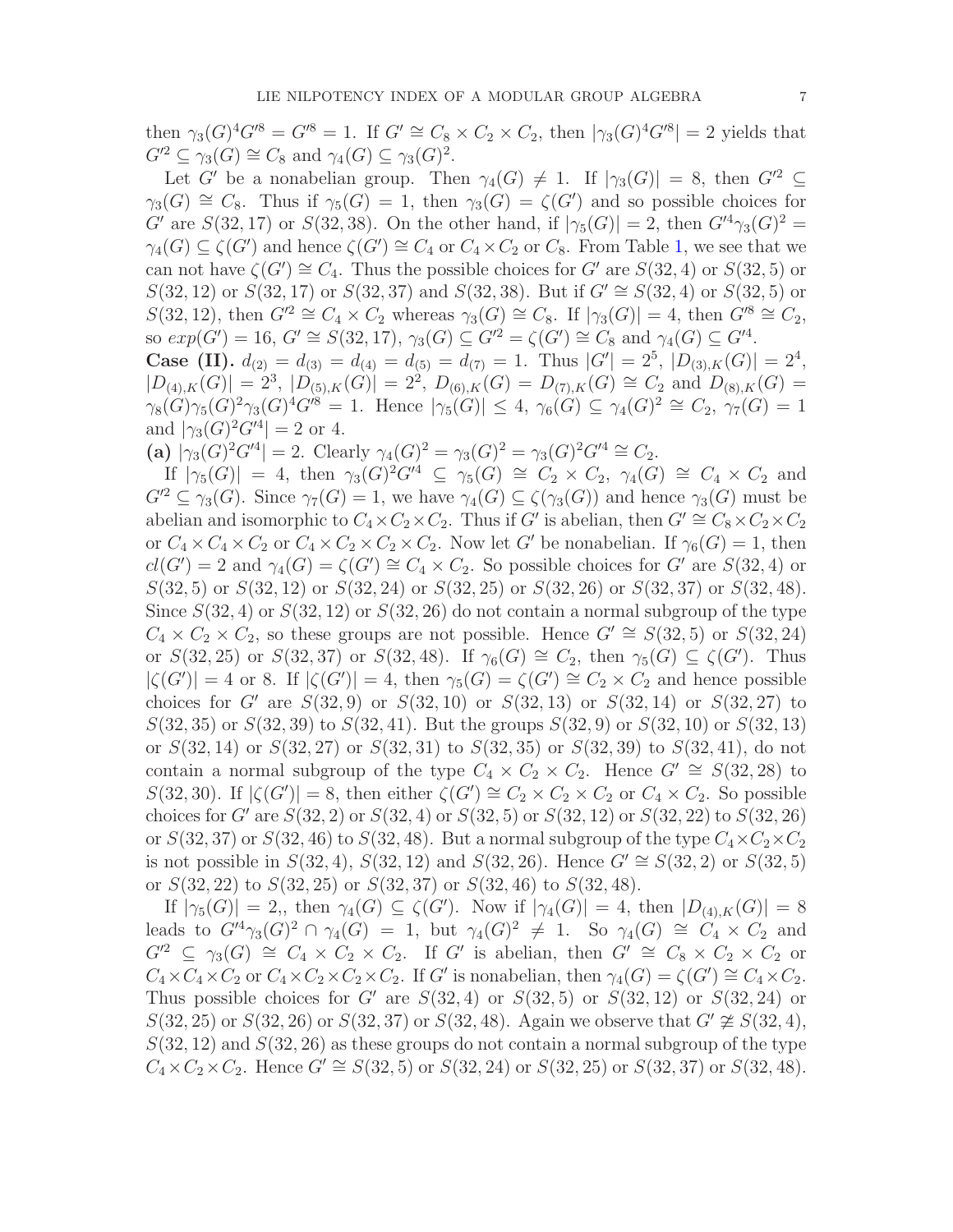(b)  $|\gamma_3(G)^2 G'^4| = 4$ . Then  $\gamma_5(G) \subseteq \gamma_3(G)^2 G'^4 \cong C_2 \times C_2$ . Also  $\gamma_5(G) \subseteq \zeta(G')$ and  $|\gamma_4(G)| = 8$  or 4. We consider these two cases separately :

(i) If  $|\gamma_4(G)| = 8$ , then  $G'^2 \subseteq \gamma_3(G)$  and  $\gamma_3(G)^2 G'^4 \subseteq \gamma_4(G) \cong C_4 \times C_2$ . Also  $\gamma_4(G) \subseteq \zeta(\gamma_3(G))$ , so  $\gamma_3(G)$  is abelian. Since  $\gamma_3(G)^2 = \gamma_3(G)^2 G^{\prime 4} \cong C_2 \times C_2$ , so  $\gamma_3(G) \cong C_4 \times C_4$ . Thus if G' is abelian, then  $G' \cong C_8 \times C_4$  or  $C_4 \times C_4 \times C_2$ . Let G' be nonabelian. If  $\gamma_5(G) = 1$ , then  $\gamma_3(G) \subseteq \zeta(G')$  and G' is abelian. So  $\gamma_5(G) \neq 1$ .

If  $|\gamma_5(G)| = 4$ , then  $\gamma_5(G) = \gamma_3(G)^2 G'^4 \cong C_2 \times C_2$ . Now if  $\gamma_6(G) = 1$ , then  $\gamma_4(G) \subseteq \zeta(G')$  and hence possible choices for G' are  $S(32, 4)$  or  $S(32, 5)$  or  $S(32, 12)$ or  $S(32, 24)$  to  $S(32, 26)$  or  $S(32, 37)$  or  $S(32, 48)$ . But a normal subgroup of the type  $C_4 \times C_4$  is not available in  $S(32, 5)$ ,  $S(32, 37)$  and  $S(32, 48)$ , so these groups are not possible. Hence  $G' \cong S(32, 4)$  or  $S(32, 12)$  or  $S(32, 24)$  to  $S(32, 26)$ . If  $\gamma_6(G) \neq 1$ , then  $C_2 \times C_2 \subseteq \zeta(G')$ . So  $\zeta(G') \cong C_2 \times C_2$  or  $C_4 \times C_2$  or  $C_2 \times C_2 \times C_2$ . Therefore possible choices for G' are  $S(32, 2)$  or  $S(32, 4)$  or  $S(32, 5)$  or  $S(32, 9)$  or  $S(32, 10)$  or  $S(32, 12)$  or  $S(32, 13)$  or  $S(32, 14)$  or  $S(32, 22)$  to  $S(32, 35)$  or  $S(32, 37)$  or  $S(32, 39)$ to  $S(32, 41)$  or  $S(32, 46)$  to  $S(32, 48)$ . But the groups  $S(32, 2)$ ,  $S(32, 5)$ ,  $S(32, 9)$ ,  $S(32, 10), S(32, 13), S(32, 14), S(32, 22), S(32, 23), S(32, 27) - S(32, 30), S(32, 37),$  $S(32, 39) - S(32, 41)$  and  $S(32, 46) - S(32, 48)$  do not have a normal subgroup of the type  $C_4 \times C_4$ . Hence  $G' \cong S(32, 4)$  or  $S(32, 12)$  or  $S(32, 24)$  to  $S(32, 26)$  or  $S(32, 31)$ to  $S(32, 35)$ .

If  $|\gamma_5(G)| = 2$ , then  $\gamma_4(G) = \zeta(G') \cong C_4 \times C_2$ . So possible choices for G' are  $S(32, 4)$  or  $S(32, 5)$  or  $S(32, 12)$  or  $S(32, 24)$  to  $S(32, 26)$  or  $S(32, 37)$  or  $S(32, 48)$ . But  $\gamma_3(G) \cong C_4 \times C_4$  is not possible in  $S(32, 5)$ ,  $S(32, 37)$ ,  $S(32, 38)$  and  $S(32, 48)$ . Hence  $G' \cong S(32, 4)$  or  $S(32, 12)$  or  $S(32, 24)$  or  $S(32, 25)$  or  $S(32, 26)$ .

(ii) If  $|\gamma_4(G)| = 4$ , then  $\gamma_4(G) \cong C_4$ ,  $|\gamma_3(G)^2 G'^4 \cap \gamma_4(G)| = 2$ ,  $\gamma_4(G) \subseteq \zeta(G')$  and  $|\gamma_3(G)| = 16$  or 8.

If  $|\gamma_3(G)| = 16$ , then  $G'^2 \subseteq \gamma_3(G)$ . Therefore  $\gamma_3(G)^2 \cong C_2 \times C_2$  and hence  $\gamma_3(G) \cong C_4 \times C_4$ . If G' is abelian, then  $G' \cong C_8 \times C_4$  or  $C_4 \times C_4 \times C_2$ . If G' is nonabelian, then  $\gamma_5(G) \cong C_2$ ,  $cl(G') = 2$  and  $\zeta(G') \cong C_4$  or  $C_8$  or  $C_4 \times C_2$ . So possible choices for G' are  $S(32, 4)$  or  $S(32, 5)$  or  $S(32, 12)$  or  $S(32, 24)$  or  $S(32, 25)$ or  $S(32, 26)$  or  $S(32, 37)$  or  $S(32, 38)$  or  $S(32, 48)$ . Since a normal subgroup of the type  $C_4 \times C_4$  is not available in  $S(32, 5)$ ,  $S(32, 37)$ ,  $S(32, 38)$  and  $S(32, 48)$ , so these groups are not possible. Hence  $G' \cong S(32, 4)$  or  $S(32, 12)$  or  $S(32, 24)$  or  $S(32, 25)$ or  $S(32, 26)$ .

Let  $|\gamma_3(G)| = 8$ . Then  $\gamma_3(G) \cong C_4 \times C_2$ . If  $|G'^2| = 2$ , then  $G'^2 \cap \gamma_3(G) \neq 1$ , as  $|\gamma_3(G)^2G'^4 \cap \gamma_4(G)| = 2.$  So  $|G'^2| = 8$  or 4. If  $|G'^2| = 8$ , then  $|G'^2 \cap \gamma_3(G)| = 4.$ Suppose that G' is abelian. Then  $G' \cong C_8 \times C_4$ . But then  $\gamma_3(G) \subseteq G'^2$ , which is not possible. So G' is nonabelian. If  $\gamma_5(G) = 1$ , then  $\gamma_3(G) = \zeta(G') \cong C_4 \times C_2$ . So the possible choices for G' are  $S(32, 4)$  or  $S(32, 5)$  or  $S(32, 12)$ . But in all these cases  $G'^2 = \zeta(G') = \gamma_3(G)$ . If  $\gamma_5(G) \cong C_2$ , then  $\zeta(G') \cong C_4$  or  $C_8$  or  $C_4 \times C_2$ . Hence  $G' \cong S(32, 4)$  or  $S(32, 5)$  or  $S(32, 12)$  or  $S(32, 17)$ . If  $|G'^2| = 4$ , then  $|G'^2 \cap \gamma_3(G)| =$ 2. Suppose that G' is abelian. Then  $G' \cong C_8 \times C_2 \times C_2$  or  $C_4 \times C_4 \times C_2$ . Let G' be nonabelian. If  $\gamma_5(G) = 1$ , then  $\gamma_3(G) = \zeta(G') \cong C_4 \times C_2$ . So the possible choices for G' are  $S(32, 24)$  or  $S(32, 25)$  or  $S(32, 26)$  or  $S(32, 37)$ . But in all these cases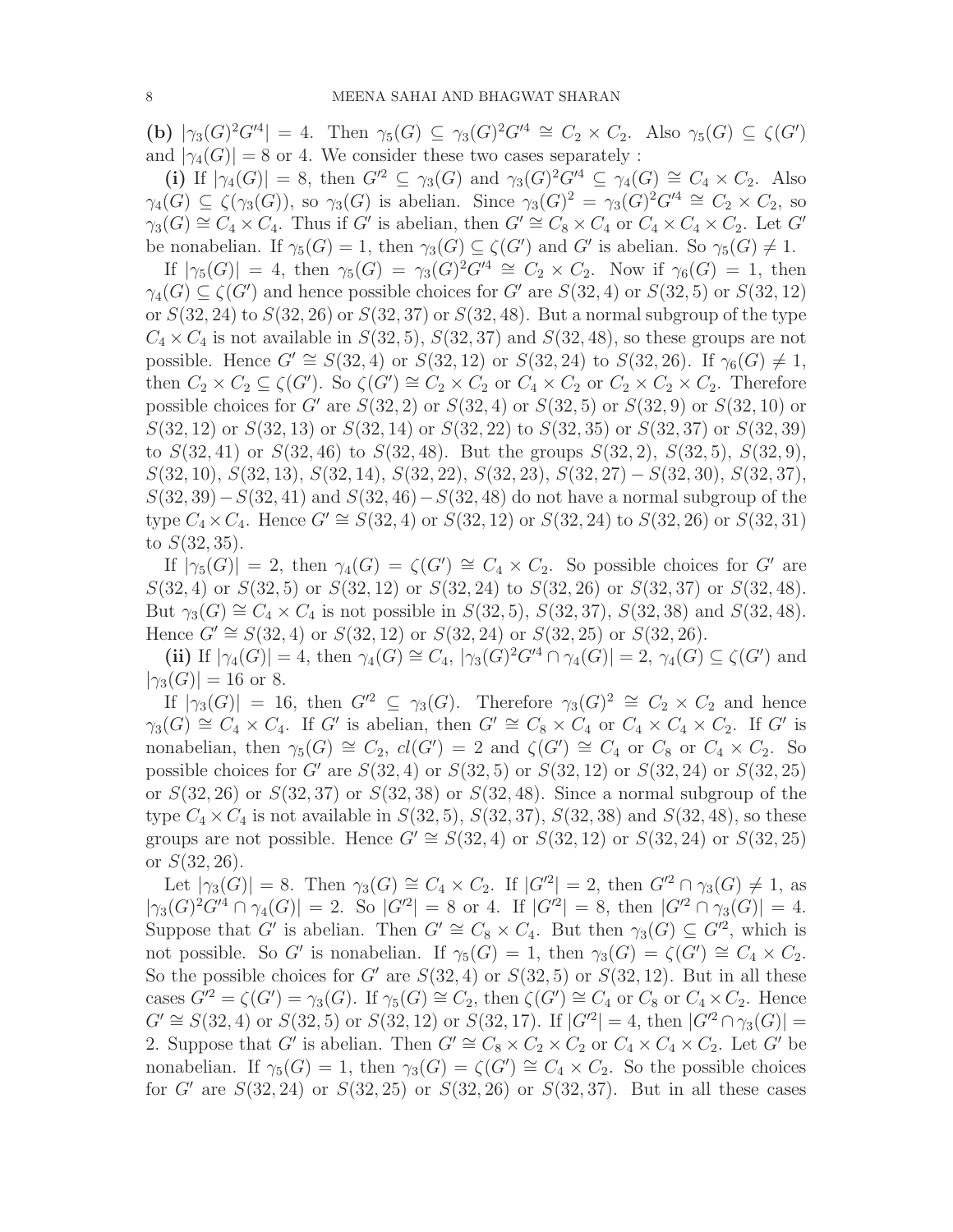$G'^2 \subseteq \zeta(G') = \gamma_3(G)$ . If  $\gamma_5(G) \cong C_2$ , then  $\zeta(G') \cong C_4$  or  $C_8$  or  $C_4 \times C_2$ . Hence  $G' \cong S(32, 24)$  or  $S(32, 25)$  or  $S(32, 26)$  or  $S(32, 37)$  or  $S(32, 38)$ .

Conversely, if conditions (i) to (v) hold, then  $d_{(2)} = 2$ ,  $d_{(3)} = d_{(5)} = d_{(9)} = 1$  and for the remaining conditions  $d_{(2)} = d_{(3)} = d_{(4)} = d_{(5)} = d_{(7)} = 1$ . Thus  $n = 5$  and  $t^L(KG) = 18 = 2<sup>n</sup> - 14.$ 

<span id="page-8-9"></span>**Lemma 2.4.** Let K be a field of characteristic  $p = 17$  and let G be a nilpotent group *such that*  $|G'| = 17^n$ *. Then*  $t^L(KG) = 17^n - 239$  *if and only if*  $G' \cong C_{17} \times C_{17}$ *,*  $\gamma_3(G) \cong C_{17}$ 

*Proof.* Let  $t^L(KG) = 17^n - 239$ , then by Lemma [2.2,](#page-3-0)  $d_{(2)} = d_{(3)} = 1$ . Thus  $|G'| =$  $17^2$ ,  $|D_{(3),K}(G)| = 17$ . So  $t^L(KG) = 50 = 3p - 1$ . Rest follows by [\[9,](#page-8-2) Theorem  $3.5$ ].

Theorem 2.2. *Let* K *be a field of characteristic* p > 0 *and let* G *be a nilpotent group such that*  $|G'| = p^n$ . Then  $t^L(KG) = |G'| - 15p + 16$  *if and only if one of the following conditions holds:*

- (i)  $p = 2$  and G' is a group of one of the types in Lemma [2.3;](#page-4-0)
- (ii)  $p = 17$ ,  $G' \cong C_{17} \times C_{17}$ ,  $\gamma_3(G) \cong C_{17}$

*Proof.* Lemma [2.3](#page-4-0) and Lemma [2.4](#page-8-9) together imply the complete proof of the Theorem.

Acknowledgments: The financial assistance provided to the second author in the form of a Senior Research Fellowship from University Grants Commission, India is gratefully acknowledged.

### **REFERENCES**

- <span id="page-8-8"></span>[1] A. K. Bhandari and I.B.S. Passi, Lie nilpotency indices of group algebras. Bull. London Math. Soc. 24(1992) 68-70.
- <span id="page-8-3"></span>[2] V. Bovdi, Modular group algebras with almost maximal Lie nilpotency indices II. Sci. Math. Jpn. 65(2007) 267-271.
- <span id="page-8-4"></span>[3] V. Bovdi, T. Juhasz and E. Spinelli, Modular group algebras with maximal Lie nilpotency indices. Algebr. Represent. Theory 9 (3) (2006) 259-266.
- <span id="page-8-1"></span>[4] A. A. Bovdi and J. Kurdics, Lie properties of the group algebras and the nilpotency class of the group of units. *J. Algebra* **212** (1) (1999) 28-64.
- <span id="page-8-5"></span>[5] V. Bovdi and E. Spinelli, Modular group algebras with maximal Lie nilpotency indices. Publ. Math. Debrecen 65 (1-2) (2004) 243-252.
- <span id="page-8-6"></span>[6] V. Bovdi and J.B. Srivastava, Lie nilpotency indices of modular group algebras. Algebra Colloq. 17 (1-2) (2010) 17-26.
- <span id="page-8-7"></span>[7] The GAP Groups (2015) GAP-Groups, Algorithms and Programming, Version 4.7.8, (http:// www.gap-system.org).
- <span id="page-8-0"></span>[8] I. B. S. Passi, Group Rings and their Augmentation Ideals. Lecture Notes in Mathematics, No. 715, Berlin: Springer Verlag, 1979.
- <span id="page-8-2"></span>[9] M. Sahai, Group algebras with almost minimal Lie nilpotency index. Publ. Math. Debrecen 87 (1-2) (2015) 47-55.

 $\Box$ 

 $\Box$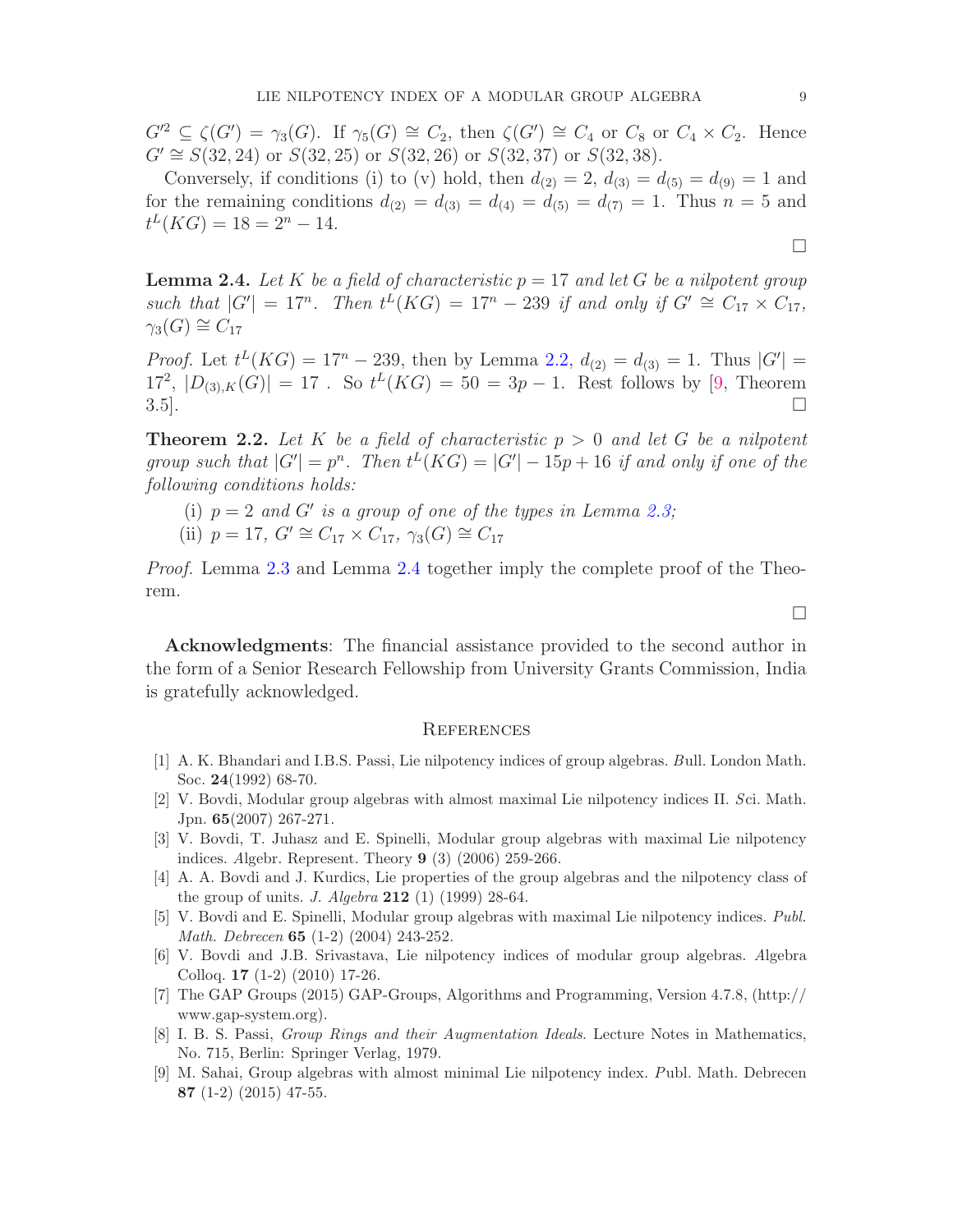# 10 MEENA SAHAI AND BHAGWAT SHARAN

| G                      | $\exp(G)$      | $\zeta(G)$                            | $G^2$                                | $G^4$            | $\overline{G^2} \cap \zeta(G)$   | $\overline{G^4} \cap \zeta(G)$ | cl(G)            |
|------------------------|----------------|---------------------------------------|--------------------------------------|------------------|----------------------------------|--------------------------------|------------------|
| S(32, 2)               | $\overline{4}$ | $\sqrt{3}$<br>$\overline{C_2}$        | $\overline{C_2)^3}$                  | $\,1$            | $(\overline{C_2})^3$             | $\mathbf 1$                    | $\sqrt{2}$       |
| $\overline{S(32,4)}$   | $8\,$          | $C_4$<br>$\times C_2$                 | $C_4 \times C_2$                     | $\overline{C_2}$ | $C_4 \times C_2$                 | $\overline{C_2}$               | $\overline{2}$   |
| S(32, 5)               | $8\,$          | $C_4 \times C_2$                      | $C_4\times C_2$                      | $\mathcal{C}_2$  | $C_4 \times C_2$                 | $\overline{C_2}$               | $\sqrt{2}$       |
| S(32,6)                | $\sqrt{4}$     | $\overline{C_2}$                      | $\overline{(C_2)^3}$                 | $\overline{1}$   | $\overline{C_2}$                 | $\overline{1}$                 | $\mathfrak{Z}$   |
| $\overline{S(32,7)}$   | $8\,$          | $\overline{C}_2$                      | $C_4\times C_2$                      | $\overline{C_2}$ | $C_2$                            | $\overline{C_2}$               | $\overline{3}$   |
| S(32,8)                | $\overline{8}$ | $\overline{C_2}$                      | $C_4 \times C_2$                     | $\overline{C_2}$ | $\overline{C_2}$                 | $\overline{C_2}$               | $\sqrt{3}$       |
| S(32,9)                | 8              | $C_2 \times C_2$                      | $C_4\times C_2$                      | $\overline{C_2}$ | $C_2 \times C_2$                 | $\overline{C_2}$               | $\overline{3}$   |
| S(32, 10)              | $8\,$          | $C_2 \times C_2$                      | $C_4\times C_2$                      | $C_2$            | $C_2 \times C_2$                 | $\overline{C_2}$               | $\boldsymbol{3}$ |
| S(32, 11)              | $8\,$          | $\overline{C_4}$                      | $C_4\times C_2$                      | $C_2$            | $\overline{C_4}$                 | $\overline{C_2}$               | $\sqrt{3}$       |
| S(32, 12)              | $8\,$          | $C_4 \times C_2$                      | $C_4 \times C_2$                     | $\overline{C_2}$ | $C_4 \times C_2$                 | $\overline{C_2}$               | $\sqrt{2}$       |
| $\overline{S}(32,13)$  | $8\,$          | $C_2$<br>$C_2 \times$                 | $C_4\times C_2$                      | $\overline{C_2}$ | $C_2 \times C_2$                 | $\overline{C_2}$               | $\mathfrak{Z}$   |
| $\overline{S(32, 14)}$ | $8\,$          | $C_2 \times C_2$                      | $C_4\times C_2$                      | $C_2$            | $C_2 \times C_2$                 | $\overline{C_2}$               | $\sqrt{3}$       |
| $\overline{S}(32,15)$  | $8\,$          | $\overline{C}_4$                      | $C_4 \times C_2$                     | $\,1$            | $\overline{C_4}$                 | $\overline{C_2}$               | $\mathfrak{Z}$   |
| $\overline{S(32,17)}$  | 16             | $C_8$                                 | $C_8$                                | $\overline{C_4}$ | $\overline{C_8}$                 | $\overline{C_4}$               | $\overline{2}$   |
| S(32, 18)              | 16             | $\overline{C_2}$                      | $\overline{C_8}$                     | $\overline{C_4}$ | $\overline{C_2}$                 | $\overline{C_2}$               | $\overline{4}$   |
| S(32, 19)              | 16             | $\overline{C_2}$                      | $\overline{C_8}$                     | $\overline{C_4}$ | $\overline{C_2}$                 | $\overline{C_2}$               | $\overline{4}$   |
| S(32, 20)              | 16             | $\overline{C_2}$                      | $\overline{C_8}$                     | $\mathcal{C}_4$  | $\overline{C_2}$                 | $\overline{C_2}$               | $\overline{4}$   |
| S(32, 22)              | $\overline{4}$ | $\frac{3}{3}$<br>$\overline{C_2}$     | $C_2 \times C_2$                     | $\,1$            | $\times C_2$<br>$\overline{C}_2$ | $\overline{1}$                 | $\sqrt{2}$       |
| S(32, 23)              | $\overline{4}$ | $\frac{3}{2}$<br>$\boxed{C_2}$        | $\overline{C}_2$<br>$\times C_2$     | $\mathbf{1}$     | $\times C_2$<br>$C_2$            | $\overline{1}$                 | $\overline{2}$   |
| S(32, 24)              | $\,4\,$        | $\times$<br>$C_2$<br>$\overline{C_4}$ | $C_2 \times C_2$                     | $\mathbf{1}$     | $\times C_2$<br>$\overline{C_2}$ | $\overline{1}$                 | $\overline{2}$   |
| $S(\overline{32, 25})$ | $\,4\,$        | $C_4$ $\times$<br>$C_2$               | $C_2 \times C_2$                     | $\mathbf{1}$     | $C_2 \times C_2$                 | $\overline{1}$                 | $\sqrt{2}$       |
| S(32, 26)              | $\sqrt{4}$     | $C_4\times C_2$                       | $C_2 \times C_2$                     | $\mathbf 1$      | $C_2 \times C_2$                 | $\overline{1}$                 | $\overline{2}$   |
| S(32, 27)              | $\overline{4}$ | $C_2$ $\times$<br>$C_2$               | $C_2 \times C_2$                     | $\mathbf{1}$     | $C_2$<br>$\times C_2$            | $\overline{1}$                 | $\overline{2}$   |
| S(32, 28)              | $\,4\,$        | $C_2$ $\times$<br>$C_2$               | $C_2 \times C_2$                     | $\mathbf 1$      | $C_2 \times C_2$                 | $\overline{1}$                 | $\overline{2}$   |
| S(32, 29)              | $\,4\,$        | $C_2 \times C_2$                      | $C_2 \times C_2$                     | $\mathbf{1}$     | $C_2 \times C_2$                 | $\overline{1}$                 | $\overline{2}$   |
| S(32,30)               | $\overline{4}$ | $C_2 \times$<br>$C_2$                 | $C_2 \times$<br>$C_2$                | $\mathbf 1$      | $\overline{C_2 \times C_2}$      | $\overline{1}$                 | $\overline{2}$   |
| S(32, 31)              | $\overline{4}$ | $C_2$<br>$C_2 \times$                 | $C_2 \times C_2$                     | $\mathbf 1$      | $C_2 \times C_2$                 | $\overline{1}$                 | $\overline{2}$   |
| S(32, 32)              | $\overline{4}$ | $C_2 \times$<br>$C_2$                 | $C_2 \times C_2$                     | $\mathbf 1$      | $C_2 \times C_2$                 | $\overline{1}$                 | $\overline{2}$   |
| S(32, 33)              | $\overline{4}$ | $C_2 \times C_2$                      | $C_2 \times C_2$                     | $\mathbf{1}$     | $C_2 \times C_2$                 | $\overline{1}$                 | $\overline{2}$   |
| S(32, 34)              | 4              |                                       | $C_2 \times C_2 \mid C_2 \times C_2$ | $\mathbf 1$      | $C_2 \times C_2$                 | $\mathbf 1$                    | $\sqrt{2}$       |
| S(32, 35)              | $\overline{4}$ | $C_2 \times C_2$                      | $C_2 \times C_2$                     | $\,1\,$          | $C_2 \times C_2$                 | $\,1$                          | $\sqrt{2}$       |
| S(32, 37)              | 8              | $C_4 \times C_2$                      | $C_4$                                | $C_2$            | $\mathcal{C}_4$                  | $\overline{C_2}$               | $\overline{2}$   |
| S(32, 38)              | $\overline{8}$ | $C_8$                                 | $\overline{C_4}$                     | $\overline{C_2}$ | $\overline{C_4}$                 | $\overline{C_2}$               | $\overline{2}$   |
| S(32, 39)              | $8\,$          | $C_2 \times C_2$                      | $C_4$                                | $C_2$            | $C_2$                            | $C_2$                          | $\sqrt{3}$       |
| S(32, 40)              | $8\,$          | $C_2 \times C_2$                      | $\overline{C_4}$                     | $\mathcal{C}_2$  | $\overline{C_2}$                 | $\overline{C_2}$               | $\boldsymbol{3}$ |
| S(32, 41)              | $8\,$          | $C_2 \times C_2$                      | $\mathcal{C}_4$                      | $C_2$            | $\overline{C_2}$                 | $\overline{C_2}$               | $\sqrt{3}$       |
| S(32, 42)              | $8\,$          | $\overline{C_4}$                      | $\overline{C_4}$                     | $\overline{C_2}$ | $\overline{C_4}$                 | $\overline{C_2}$               | $\overline{3}$   |
| S(32, 43)              | $8\,$          | $\mathcal{C}_2$                       | $\mathcal{C}_4$                      | $C_2$            | $\overline{C_2}$                 | $C_2$                          | $\sqrt{3}$       |
| S(32, 44)              | $8\,$          | $\overline{C_2}$                      | $\overline{C_4}$                     | $\mathcal{C}_2$  | $\overline{C_2}$                 | $\overline{C_2}$               | $\overline{3}$   |
| S(32, 46)              | $\sqrt{4}$     | $(C_2)^3$                             | $\mathcal{C}_2$                      | $\mathbf 1$      | $\overline{C_2}$                 | $\,1$                          | $\overline{2}$   |
| S(32, 47)              | $\overline{4}$ | $\overline{(C_2)^3}$                  | $\overline{C_2}$                     | $\mathbf{1}$     | $\overline{C_2}$                 | $\overline{1}$                 | $\overline{2}$   |
| S(32, 48)              | $\,4\,$        | $C_4 \times C_2$                      | $\overline{C_2}$                     | $\,1$            | $\overline{C_2}$                 | $\,1$                          | $\overline{2}$   |
| S(32, 49)              | $\sqrt{4}$     | $\overline{C_2}$                      | $\overline{C_2}$                     | $\mathbf{1}$     | $\overline{C_2}$                 | $\overline{1}$                 | $\overline{2}$   |
| S(32, 50)              | $\overline{4}$ | $C_2$                                 | $C_2$                                | $\mathbf{1}$     | $\mathcal{C}_2$                  | $\,1$                          | $\overline{2}$   |

<span id="page-9-0"></span>TABLE 1. Nonabelian Groups of order  $2^5$